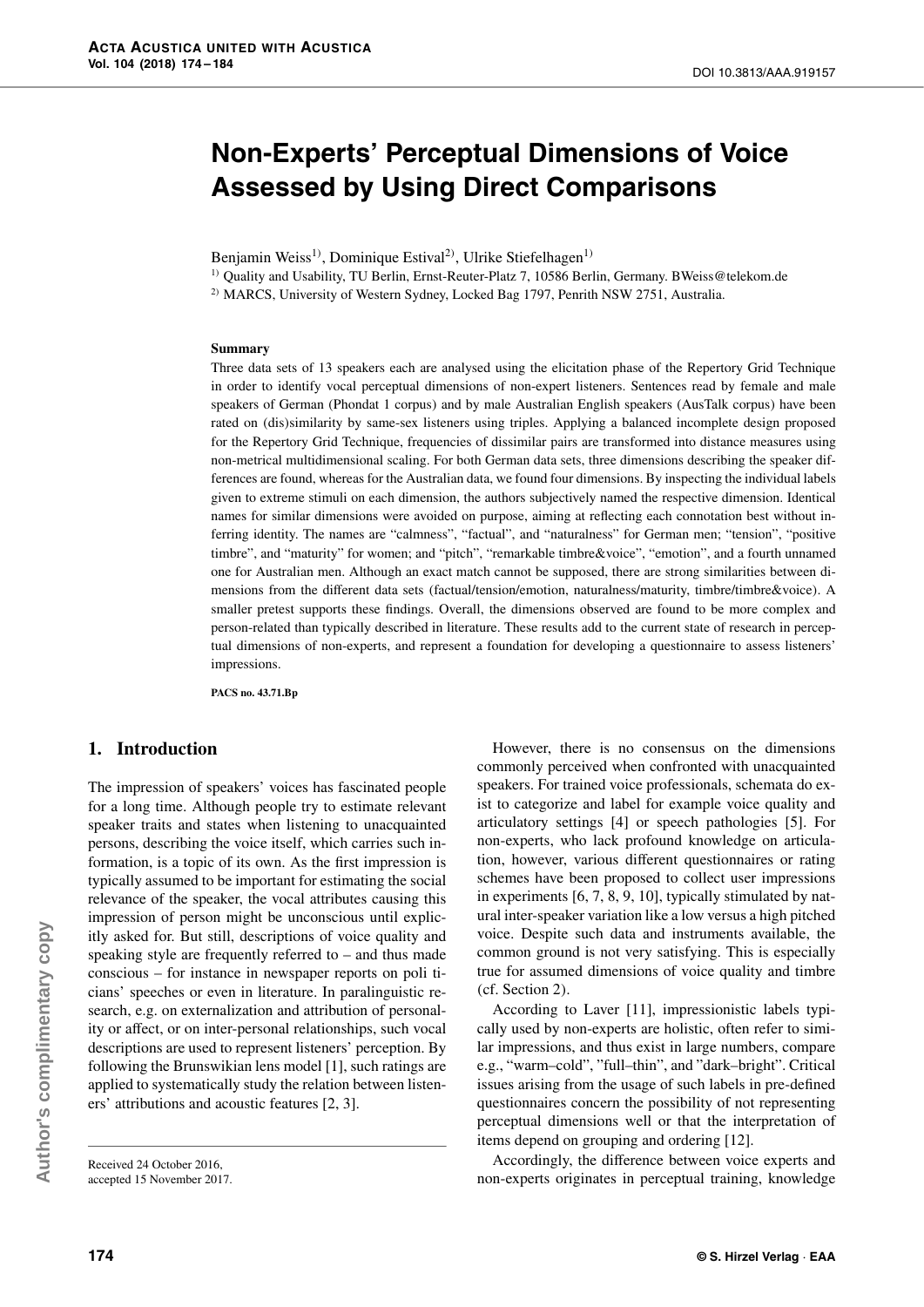of articulatory processes and an agreed upon naming scheme for labelling. An approach circumventing the issues of pre-defined questionnaires for non-experts is to collect listeners' impression of speakers without labels at all. This is usually done by directly comparing stimuli to collect similarity measures, which are analysed subsequently by multidimensional scaling (MDS) to extract the most relevant dimensions. Prominent examples are studying sound impressions [13], speech pathologies [14], acoustic correlates of voice quality differences [15], and speech transmission degradations [16]. As a limitation of this approach, the resulting dimensions are difficult to interpret. Also, collecting such measures is a very timeconsuming method compared to questionnaires, as a large number of combinations of speakers' stimuli have to be presented, and this method is usually limited to only the most salient feature(s).

Vocal dimensions might be highly culturally dependent, as language or peer-group specific characteristics may be perceived as quite salient for one group of listeners, but barely noteworthy for others. As an example, the recent trend of young, "upwardly mobile" females in the U.S. to increasingly produce creaky voice [17] is considered as very familiar to younger people with a similar social background. However, it is highly salient (and evaluated negatively [18]) for other groups in the US, for example, older adults [19, 20].

After presenting related work in the following section, a pre-test and three studies are reported (two with male and one with female speakers).

# **2. Related Work**

There is no coherent body of results concerning perceptual dimensions for spoken voice characterizations. Although the ranking of such dimensions will naturally depend on speaker selection [21], the dimensions found so far apparently do also depend on the kind of stimulus (segment, sentence, and paragraph), as e.g. single vowels emphasize the relevance of formant frequencies and lack temporal information [22]. Also, speech pathologies [23, 14] and gender [23, 22] constitute major perceptual categories, and perceptual dimensions may be different for male and female speakers or listeners. In this section, we concentrate on sentences or paragraphs as stimulus material, and neglect smaller segments for the sake of validity of global dimensions.

Most studies aiming at perceptual dimensions of speakers' voices have used questionnaires, subsequently analysing the data with factor analysis. As the dimensions found are not consistent, results of relevant studies are presented here successively, starting with studies applying questionnaires before reporting those studies that apply similarity measures.

### **2.1. Studies applying questionnaires**

In an early study with 32 subjects, four dimensions have been reported for 16 male speakers uttering sentences [24]. These are 1: *clarity*, 2: *roughness*, 3: *magnitude*, and 4: *an*imation. The gender of the listeners has not been reported.

Using visual analogue scales to assess vocal impressions only, paragraphs uttered by 35 male teachers and 36 male actors in a normal loudness condition and judged by (prospective) voice therapists resulted in four dimensions, named as 1: variation and sonority, 2: irregularity, 3: degree of noise, and 4: phonatory e*ff*ort [25].

In [26], the dimensions 1: relaxed, 2: dynamic, 3: dark, 4: unremarkable, 5: professional, and 6: fluent are reported, based on data from 46 participants rating five male and five female speakers' utterances.

An earlier approach similarly employed stimuli of five male and five female speakers and a comprehensive questionnaire, but presented them to 235, mostly female listeners who were students of, e.g., speech therapy. This study yielded 5 dimensions: 1: melodiousness, 2: articulation quality, 3: voice quality / timbre, 4: pitch, and 5: tempo. Dimension 1 related to voice appreciation, and Dimension 2 related to perceived self-confidence [27].

Scherer [9] assessed vocal percepts of one-minute collections of three 20 sec. samples from a jury discussion. The 31 German and 28 US-English male speakers recorded, each had to rate their own samples and let them be rated by three peers of their own choice. The voice qualities pleasantness, resonance, depths, breathiness, warmth, thinness, pitch, and the speech characteristics precision, rate, sloppiness, rhythm, a*ff*ectation, and regularity were found.

## **2.2. Studies applying direct comparisons**

In their comprehensive first chapter, Kreiman and Sidtis [21] conclude that there are no satisfying results for "independent and valid" factors for voice characterization and they stress the important finding of listeners'/raters' idiosyncrasy as reported by Voiers [24]. They argue that there seems to be no "common perceptual space" for listeners based on results presented of 80 male and 80 female speakers being rated separately on dissimilarity in pairs by eight experts each on the basis of vowel recordings [14]. However, their stimuli included highly pathological voices and used sustained vowels as material. As a result of individual dimension reduction, speakers were rather placed in highly individual clusters in the dissimilarity space, than spread out evenly and consistently. Subsequently, a conceptual framework was compiled in order to increase reliability for expert voice assessments for clinical purposes, taking into account for example the inclusion of external references [28]. For our purpose of studying listeners percepts instead of clinical diagnostics, analysing reliability is likewise important, but the reported degree of, e.g. intraclass-correlation (ICC) between .55–.85 is considered as sufficient concordance for further calculation, i.e. aggregating subjective data for dimension reduction.

The study by [14] is a typical example of the identification of perceptual dimensions based on dissimilarity measures for pairs of stimuli instead of rating each stimulus separately on a questionnaire. Their use of sustained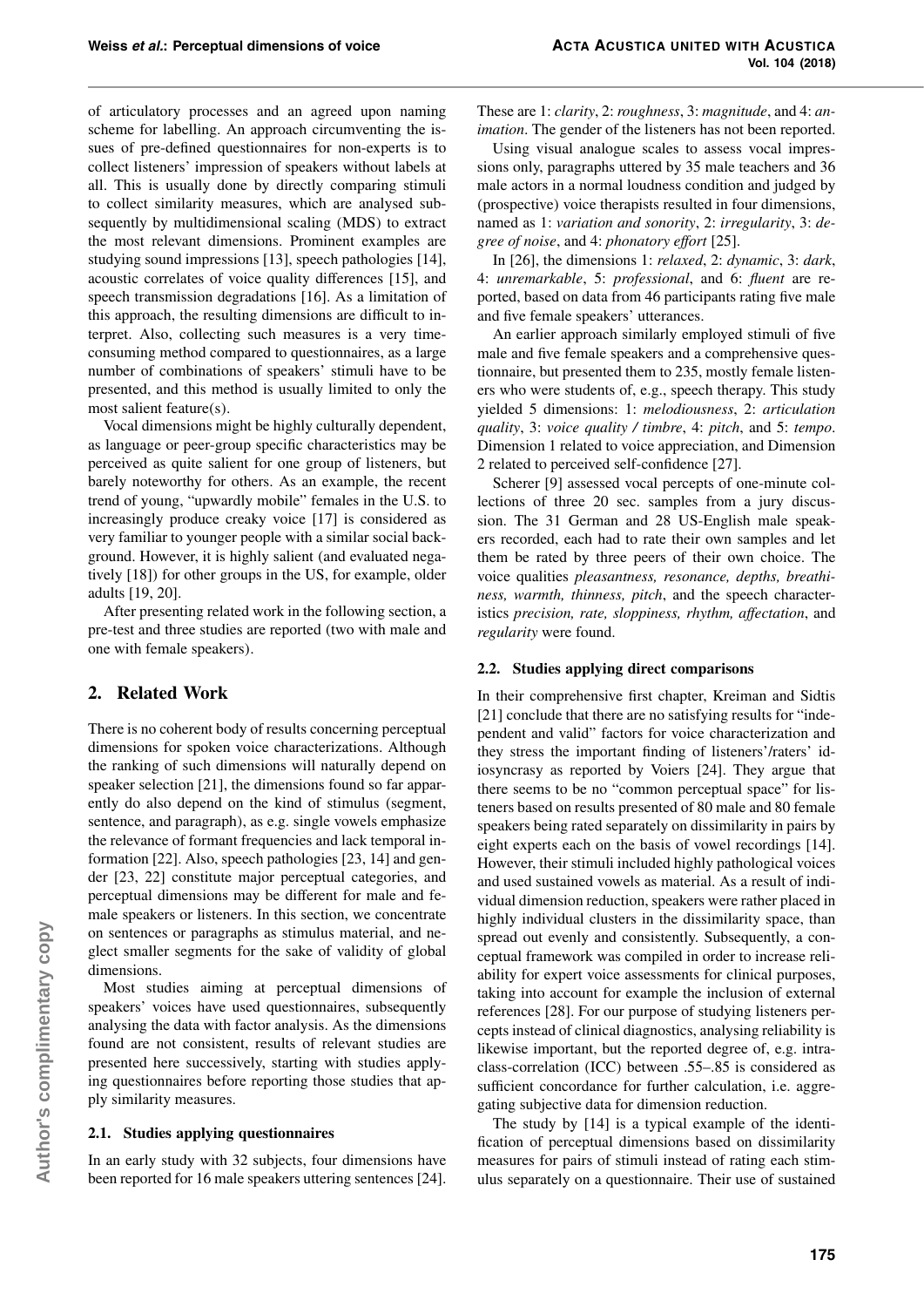| Categories    | Terms used for dimensions/factors                                                             |
|---------------|-----------------------------------------------------------------------------------------------|
| Average Pitch | pitch [27, 22, 15, 9, 31], masculinity $[30]$ <sup>1</sup>                                    |
| Intonation    | melodiousness [27], variability [30, 26], sloppy $[9]$                                        |
| Rhythm        | rhythm [9], regularity [9], fluent $[26]$                                                     |
| Tempo         | tempo [27], duration [22, 31], rate [9], animation [24], dynamic $[26]$ <sup>2</sup>          |
| Pronunciation | articulatory quality [27], precision [9], clarity [24], professional [26]                     |
| Timbre        | voice quality $[27]^3$ , magnitude [24], dark [26],                                           |
|               | depth, warmth, thinness, sharpness, gloom, flatness, dryness, nasality [9]                    |
| Voice Quality | creakiness [30], hoarseness [22, 9], unremarkable [26], resonance, roughness, breathiness [9] |
| Vocal Effort  | effort $[22, 31]$ , harshness $[9]$ , loudness $[9]$ , relaxed $[26]$                         |
| others        | affectation [9]                                                                               |
|               |                                                                                               |

Table I. Dimensions found in related work and mapped to categories.  $\frac{1}{1}$ : *Masculinity* may also be assigned to effort or timbre.  $\frac{2}{1}$ : With the meaning of swift.<sup>3</sup>: This dimension reflects "brightness" and is therefore better assigned to Timbre instead of Voice Quality.

vowels as stimuli aligns with the majority of studies using paired comparisons (cf. [29]). And typically, too, acoustic correlates of speaker distances are provided as potential acoustic causes for listeners' impressions. Such acoustic correlates may be considered only as a first hint for identification.

However, there are also some studies using sentences or phrases instead of vowels. For sentences for example, five dimensions were found in [15]. They asked ten male and ten female listeners to rate 15 male voices on a 9pt scale. The dimensions correlated with acoustic measures of 1: average fundamental frequency (F0), and 2–4: the formants F3, F2, and F1 of the vowels, respectively. For Dimension 5 no correlation could be found.

For whole passages read by 20 males, the dimensions 1: pitch and e*ff*ort and 2: hoarseness were found for ten, mostly female, experts [22]. The third dimension correlated with the difference between F2 and F1, whereas the fourth dimension could not be interpreted. A similar solution for 20 females is reported as 1: e*ff*ort and nasality, 2: pitch, 3: duration, 4: no interpretation.

In the last study to be reported here, 24 participants rated (dis)similarity of stimuli from 22 male speakers [30]. Based on expert opinion of five phoneticians, and additional acoustic measures, the resulting four dimensions were named 1: perceived masculinity, 2: creakiness, 3: variability, and 4: *mood*. The first dimension is, amongst others, related to "pleasant", "low", "relaxed", and "heavy" attributes.

# **2.3. Summary**

From the selection of studies presented, it becomes evident that the experimental conditions of speaker's gender, speaker's regional background, and speech pathologies are usually controlled for, as these aspects are known to be attributed to voices and therefore are quite consistently included in the rating schemes [31, 32]. Before summarizing the remaining dimensions in detail, other aspects of the presented studies have to be commented on: Although fluency is perceived by listeners and consequently used to attribute proficiency [33], speakers' expertise in speaking relating to the impression of fluency and pronunciation precision is not always reported. Exceptions from this are Bele [25], who recruited teachers and actors to ensure variability in proficiency by design, and Voiers [24], who implied to have recruited non-professional speakers. The gender of listeners does not seem to play an important role [27] and also is not always reported. Another issue with some of the studies is that participants often are students of relevant speech related disciplines, and thus deviate from mainstream naïve listeners in at least having an inclination for the field. Also, there is an imbalance towards male voices. Lastly, there are implicit and explicit differences in the definitions of the actual aspects to be studied: Some studies apparently aim at (phonetically defined) voice quality, others at the "common" voice, i.e. voice, speaking style, and pronunciation [27]. Like the latter, the authors want to study the broad perceptual impressions of non-experts, and choose sentences for material, while controlling for obvious disfluencies.

Whereas for pathological voices it was hard to find common perceptual dimensions [21], there are dimensions for "normal" voices (here defined as not deliberately pathological ones) frequently occurring based on this rich, but quite diverse body of results. Also, consensus between listeners can be regarded as sufficient for at least some perceptual dimensions. Thus, the aim is to distinguish such percepts with reasonable consensus from idiosyncrasies. To do this, Table I summarizes the individual studies by categorizing the dimensions found and by listing the number of occurrences of dimensions. The reader might disagree on individual decisions of mapping assumedly related results to the same category, as these are not empirically founded. For example, instead of considering harshness as result of Vocal Effort, it also might be subsumed with other aspects of voice quality. Likewise, resonance might also fit to Timbre [34]. But these categories represent an abstraction process during the work on related studies and support the comparative analysis of their results.

In the following overview, two studies that have been mentioned above are excluded because they applied expert schemes on the basis of well-defined phonetic dimensions, instead of recruiting non-experts [14, 25]. As most studies relied on male speakers the dimensions found may not be generalized with respect to gender.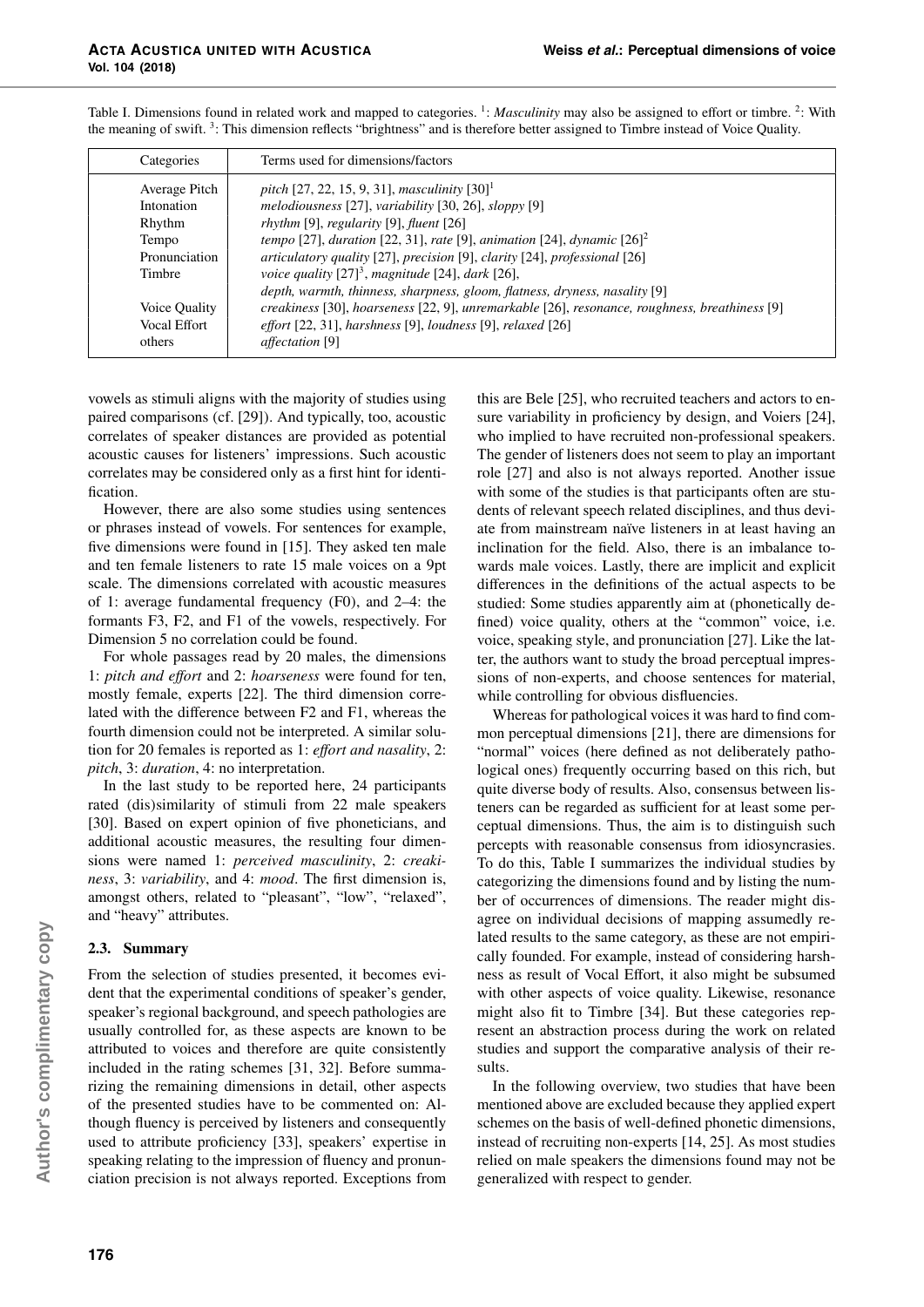Based on the data illustrated in Table I, we argue that the prosodic features of Average Pitch and Tempo represent established perceptual concepts. Other frequently occurring dimensions are related to the categories Pronunciation (articulatory precision), Vocal Effort, Intonation (melodiousness/activity), Voice Quality (laryngeal settings), and Timbre.

It becomes obvious that there is a mismatch in complexity: The first dimension found in [30] is named masculinity, for example, and is actually an evaluation related to a "relaxed", "dark" and "low-pitched" voice of male speakers. A connectivity between a "low" voice (Pitch) and a "dark" voice (Timbre) has also been found [26] and can be physiologically grounded in cases of other variables kept constant (e.g. muscular tension). Another example for such an evaluative dimension is Scherer's first factor pleasantness including e.g. "clear" and "melodic", although there are separate factors of precision and sloppiness [9]. In contrast, Timbre is a pparently a superordinate category for multiple perceptual impressions.

As a last comment it shall be noted here that the category of Voice Quality comprises conflicting results: The questionnaire labels "breathy", "creaky", "hoarse" (and "nasal") load on a single factor in [26], leading to a general impression of remarkable voices, while the factors of hoarseness, roughness and breathiness could be distinguished in [9].

In order to resolve the conflicting and unclear results, especially for the categories Timbre, Voice Quality, and Rhythm, this paper presents new empirical evidence for perceptual dimensions. Following the introductory critique on long item sets in questionnaires, a method of direct comparison has been chosen. Enriching this approach by asking for individual, subjective labels a posteriori provides first indicators to identify the extracted dimensions and to choose appropriate acoustic measures at a later stage. To identify which perceptual dimensions occur frequently, we applied this method on four data sets:

As the first set has already been presented elsewhere [35], the results are described only briefly in this section. Also, the subsequent improvements in the procedure and design for the main experiments are explained here. It is a rather small data set of German speech that illustrates the procedure and the dimensions identified support the findings of the main experiments. The three larger studies are presented in detail later on: two German ones (males and females), and also one with male Australian English speakers for a cross-linguistic comparison.

From a public database, nine sentences from five male and five female speakers were rated on binary similarity in triples with identical sentences within each triple, and applying a complete design (i.e. all combinations of the five speakers for each gender). The sentences were randomly assigned to each triple to avoid boredom. For these ten speakers, the two resulting dimensions for each gender correlate strongly with factors for the same speakers, but different listeners, obtained from a questionnaire, namely 1: likeability and activity, 2: attractiveness for male speak-

ers, and for female speakers Dimension 1: likeability and dominance, and Dimension 2: *proficiency*. Labels were not analysed for naming of the dimensions. The most striking result is that only proficiency relates to voice and speaking style descriptions and comprises for example pronunciation precision, whereas likeability, attractiveness, and activity relate to speaker attributes that have been assessed on a separate part on the questionnaire. Either the listeners separated the speakers on their person attributions inferred by acoustic/phonetic features, or those acoustic/phonetic features that are relevant and correlated to the person attribution were not covered properly by the questionnaire. The dimensions obtained are certainly not exhaustive, as there were only five speakers presented for each sex. One undesired, but frequently occurring class of free text labels was related to sentence stress positioning. This was considered as database artefact due to the isolated reading condition during recording of the database. As a consequence, the procedure was modified for the following studies by a) recruiting same-sex listeners to potentially reduce the occurrences of labels related to attractiveness, b) advising the participants to neglect sentence stress positioning, and c) analysing the labels for dimension naming instead of conducting a separate experiment with an external questionnaire.

# **3. Procedure of the main studies**

The method applied is the Repertory Grid Technique used to analyse personal constructs [36], now widely used, e.g. for characterization of sounds [37], stuttering [38], or user interface evaluation [39]. The first phase of such a Repertory Grid Technique is called the elicitation phase, as it uses the binary similarity ratings of triples of stimuli to elicit individual descriptors representing the constructs. This elicitation phase has also been applied for all four studies presented here: Triples of stimuli from separate speakers are presented to the listener, who is asked to identify the pair of voices (stimuli) most similar to each other, in contrast to the third (dissimilar) stimulus. After that, the listener must describe in her own words (free text field) the similarity for the chosen pair (e.g., both "fast"), and how that pair differs from the third stimulus (e.g., "slow"), thus eliciting a pair of (assume d) opposite attributes for each triple (Figure 1). Furthermore, the listeners had to indicate whether the first attribute of the pair was considered negative, positive, or neutral.

The assumed benefit of such triples, compared to a paired stimulus presentation with a distance measure, is its independence from external references, i.e. expected variety in speakers or order of presented pairs, since the reference is provided within the triple. Based on the experience from the pre-test, listeners were told to ignore sentence stress differences, as the stimuli were read. They also were asked to avoid labels referring to speaker traits or states, such as emotion, attitude, or age. Instead, they were asked to concentrate on voice and speaking style.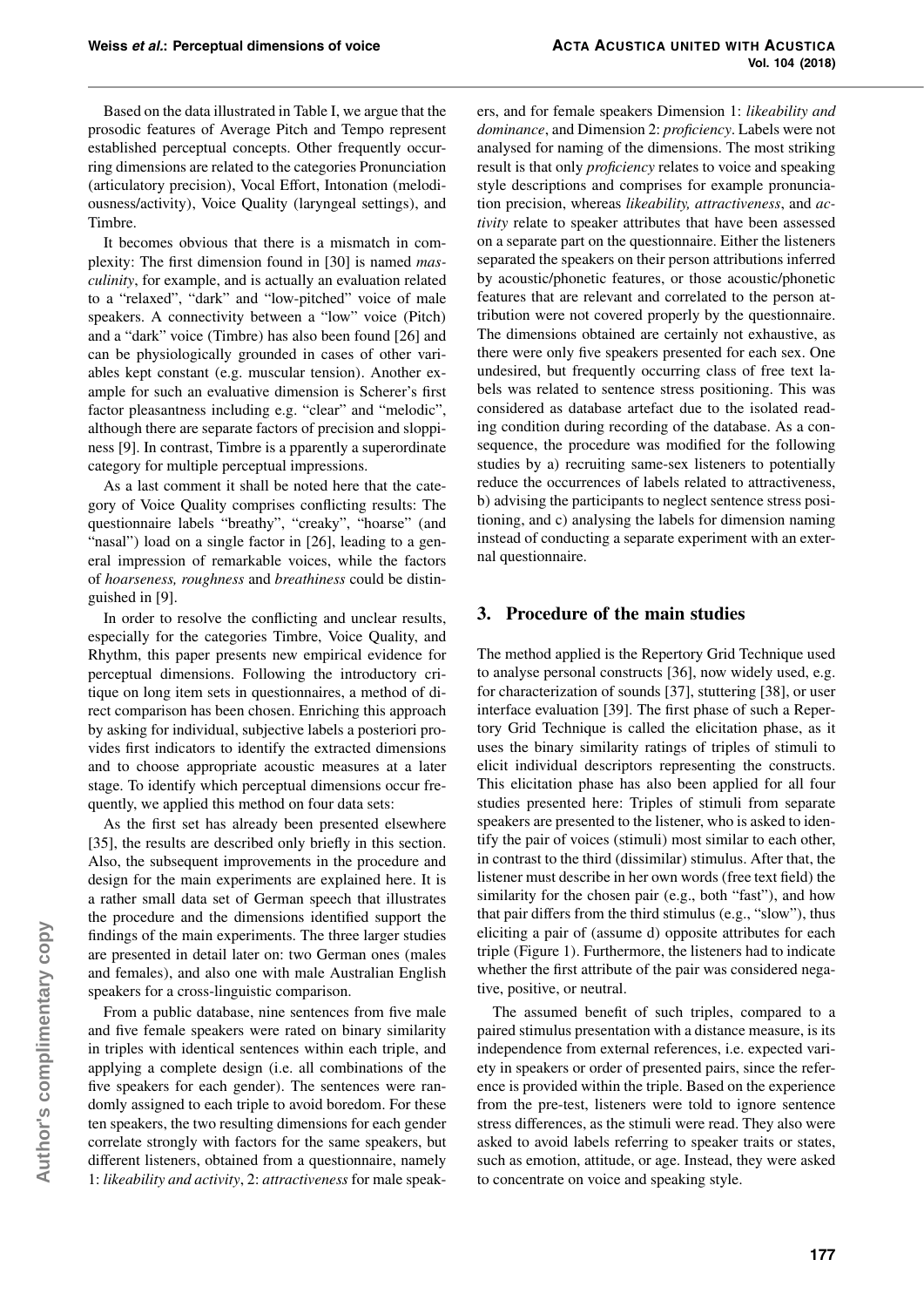|                                                                                | Training: 1/1                        |                |  |  |  |  |
|--------------------------------------------------------------------------------|--------------------------------------|----------------|--|--|--|--|
| You can listen to one file more than once, but stick to your first impression: |                                      |                |  |  |  |  |
| А                                                                              | B                                    |                |  |  |  |  |
| Please select:                                                                 |                                      |                |  |  |  |  |
|                                                                                | A and B are similar (differ from C). |                |  |  |  |  |
|                                                                                | A and C are similar (differ from B). |                |  |  |  |  |
| B and C are similar (differ from A).                                           |                                      |                |  |  |  |  |
| Please label similarity and difference. Use opposite pairs, if possible.       |                                      |                |  |  |  |  |
| similarity:<br>high                                                            |                                      |                |  |  |  |  |
| difference: low                                                                |                                      |                |  |  |  |  |
| Which label is positive?                                                       |                                      |                |  |  |  |  |
| similarity                                                                     |                                      | none (neutral) |  |  |  |  |
| Stor                                                                           |                                      | <b>ontinu</b>  |  |  |  |  |

Figure 1. Screenshot of the experimental interface.

Asthe experiment was designed to last one hour in order to avoid fatigue, a balanced incomplete block design for 13 speakers with 52 triples was chosen [40]. This incomplete design reduces the number of triples considerably, as a full design requires  $\frac{n!}{3!(n-3)!}$  triples, which would result in 286 instead of 52 triples for 13 speakers. The validation of several incomplete designs with two different sets of English words shows sufficient reliability in [40], provided the number of word pairs occurs more than once (*λ*>1).

With the incomplete design applied in this paper, each speaker occurred 12 times, and every pairing of speakers appeared twice  $(\lambda = 2)$ , each with a different third speaker within the triple. The sentence content was identical for each stimulus, but varied between triples, in order to avoid boredom, so 12 different stimuli were required for each speaker. One complete session took about one hour, with typically 50–55 min. for the main task.

The (de)briefing took about two minutes. The same procedure was applied for each of the three sets of speakers and listeners. Each set was grouped for gender and language, in order to reduce i.e. cross-gender effects: male German, female German and male Australian English speakers.

# **4. Material and Participants**

For all three experiments, 13 speakers were selected from available databases of read speech, providing two sentences for each speaker. 15 same-sex listeners were recruited for each trial. The sentence selection was dominated by finding a set for each trial exhibiting no obviousrepairs or pronunciation errors while still providing the same sentences within each triple for the combinations required by the incomplete design. This drastically restricted the available speakers.

For the German data, read utterances from the Phondat 1 database are used [41]. The Phondat 1 utterances are short German sentences with a length of one intonation phrase and everyday semantic content such as "A farmer is working on his field" (translation by the authors). From a pool of 406 sentences 13 male and 13 female speakers were selected. Speakers' information is not available, but the male listeners were aged  $22-46$  (M = 29.8, SD = 7.66) and the female listeners  $21-36$  (M =  $27.3$ , SD = 4.25). No listener had a background in psychology, phonetics, or the like. They were paid for their contribution and were given AKG K-601 headphones for playback.

For the Australian experiment, data from the AusTalk database was used [42]. From this diversified database, read sentences were chosen. From 59 sentences provided, 54 sentences were selected. Although the sentence content implies more bias than the German sentences (e.g. "Troy flicks through a yuppie magazine when he got the chance."), all recordings sound quite matter-of-fact to the authors. As the listening participants were to be recruited from the Sydney region, male speakers from one of the three AusTalk Sydney recordings sites were selected. There were 15 male listeners (aged  $18-44$ , M = 26.7, SD  $= 6.39$ ) who all fulfilled the requirements defined earlier for the AusTalk speaker selection, namely having attended school only in Australia until the age of 18, and thus being Australian English speakers but not necessarily born in Australia, in order to represent the heterogeneous background of Australian people. All received either credit points or were paid for their contribution and used Sennheiser HD 650.

All utterances had been normalized in level to prevent loudness adjustments after training, but no further manipulation was conducted, as a holistic perception of voice and speaking style should not be inhibited. The sequences of triples were randomized in order to create individual playlists for each participant. Thus, comparison of the pairs chosen from each triple can be conducted to assess reliability. One additional triple, based on one additional sentence and three speakers who were not part of the actual test, was used for training.

## **5. Results**

As an indicator of consistency between the participants' choices, the percentage of the mode was chosen, i.e. how many of the participants chose the most frequently selected pair for each triple. It is on average 62% (40%– 93%) for German males and 62% (33%–100%) for German females, compared to a chance level of 33%. For the Australian men it is 61% (40%–93%). According to Fleiss' kappa value, there is "slight agreement" (*κ* = .201) for the German male group, "fair agreement"  $(\kappa = .225)$ for the German female group, and "slight agreement" (*κ* = .194) for the Australian men.

### **5.1. Dissimilarity Ratings**

Data was aggregated for each speaker to abstract from sentence differences in order to concentrate on speaker dif-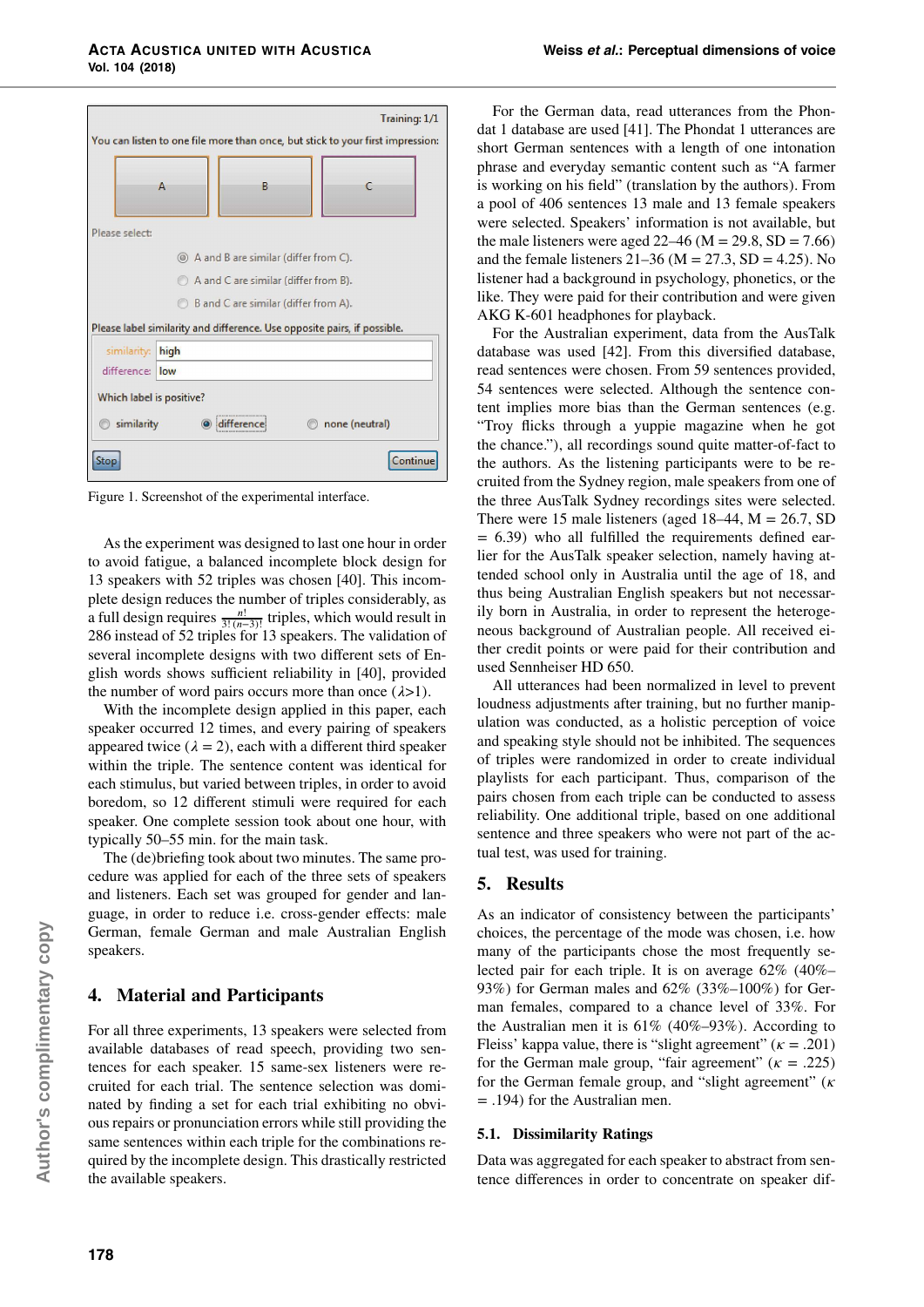

Figure 2. Results of the MDS solutions based on dissimilarity frequencies. Labels identify individual speakers from the databases. These speaker identifiers are bold, italic, or both if selected as extreme representatives for naming the respective dimension.

ferences. The distance between speakers for each of the three experiments was calculated by using the frequencies of dissimilar pairs. As the design did not include all possible combinations, applying non-metrical MDS on these distances was considered more appropriate than assuming Euclidean distances (executing monoMDS with the metaMDS R-package in order to find a stable solution). The results are presented for each data set.

Scree plots of the stress-1 values are evaluated to determine the number of dimensions [43]. As the performance values seem to converge and drop below a stress of .20 (stress for males: .124; stress for females: .128), as solution with three dimensions was chosen for both German sets. The Australian data is different, as there is one pronounced "elbow" favouring four dimensions (stress for Australian men: .050). Please see Figure 2 for the distances depicted for the first two dimensions separating the speakers for each data set.

#### **5.2. Analysis of Individual Labels**

The labels provided by the listeners were inspected for each dimension (translations of German labels given were translated by the authors). The main observation is that listeners did not restrict themselves to labels describing or valuing vocal features. Despite the instructions, they also inferred speaker states and speaker traits related to emotions or personality. This is in line with the behaviour reported in [11] and with theories explaining attribution

of personality based on (and in this case applied to verbal) first impressions [44]. Given our previous experience obtained in the pre-test, we instructed the participants to avoid labels referring to emotion, attitude, or age, and to use only labels for stress if a speaker sounded very unnatural, as sentence stress differences may occur due to the reading situation of the recordings. However, this did not prevent a number of labels related to stress or the speaker states/traits.

In order to identify the dimensions found, the most extreme speakers were chosen: six for each dimension of the German data, and four for each dimension of the Australian data. In the latter case, choosing six speakers would have resulted in using far too many speaker pairs. From these six/four speakers, labels for all possible nine/four pairs were selected to represent maximum differences on this particular dimension, and as far as possible simultaneously exhibiting only minor differences in the other dimensions (Figure 2). Please recall that the labels associated to these pairings of extreme speakers are actually describing triples, as the assigned labels also refer to a third stimulus rated as similar to one of these two extreme stimuli. Therefore, actually all stimuli are included in this qualitative analysis, while labels for the most extreme ones are taken into account more frequently. There are 15 listeners multiplied with nine/four speaker pairs with two occurrences of each pair  $(\lambda = 2)$ , resulting in a maximum of 270/120 labels per dimension. As you can see in Tables II– IV, the difference between the numbers of labels for the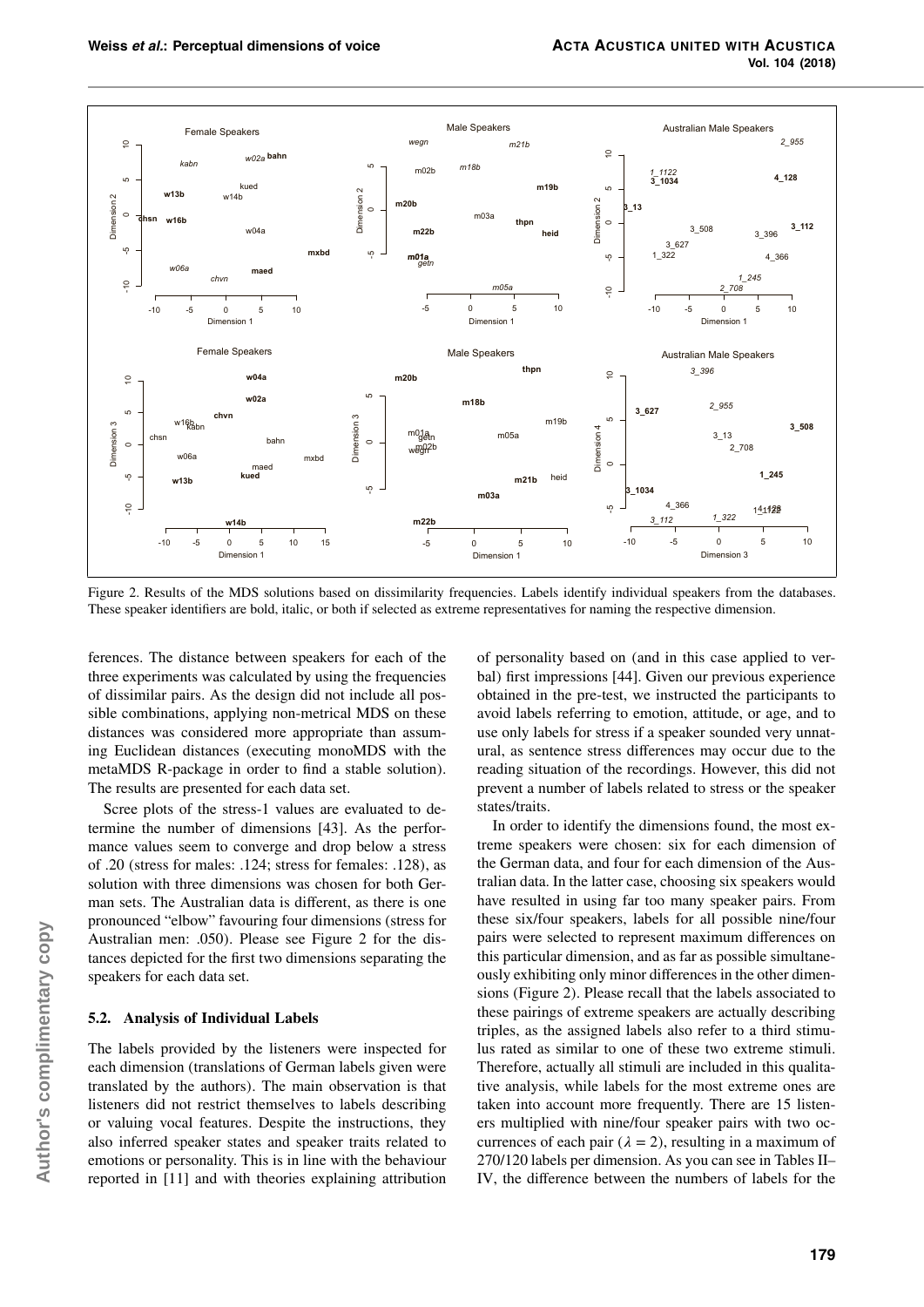German and Australian data is actually not that strong, as labels were disregarded if the selected similarity included two speakers from opposite ends of the dimension. This is often due to the third stimulus belonging to an extreme speaker as well.

The perceptual dimensions for the German women are named tension, positive timbre, and maturity, and those for the German men calmness, factual, and naturalness. The dimensions for the male Australian speakers are called low pitch, remarkable timbre&voice, and emotion, with an unnamed fourth dimension. The naming has been conducted with caution, and therefore the relationship of Unnamed to proficiency is not reflected due to sparse evidence. Likewise, all similarities between dimensions are presented in the Discussion, instead of overstressing similarity by choosing identical names. All names refer to the positive end of the scale.

To provide a systematic approach with a qualitative analysis of the labels, label pairs from these extreme pairs were clustered manually and categorized. Only a few labels lacking descriptive power were excluded (e.g. "similar vs. different pitch" instead of "high vs. low pitch"). The categories used are the ones from Table I. In cases of multi-category labels (e.g. "low–bright", "fluent–slow", "articulate–fast", "monotone–many accents"), the label describing the similarity was used for classifying, except for the case of it being a speaker trait or speaker state. In such a case, the non-speaker-related category was chosen (e.g. "less confident–more emphasis"  $\rightarrow$  Accentuation).

As we encountered several instances of labels associated with stress ("strongly stressed–not stressed"), as well as with regularity of stress ("evenly stressed–unevenly stressed", "even meter–disjoint meter"), but also those concerned with fluency ("fluent–stagnant", "bumpy– smooth", "fluent-disjoint", "pause-no pause"), Accentuation was included and the categories Rhythm and Fluency were separated, although both seem to be somehow related (e.g. "stagnant"). And despite the rigorous and labourintensive speaker selection process, a few labels refer to regional background (Accent). Tables II–IV present the number of antonyms mapped to each category, with the highest values marked in bold. Remarkable is the high number of labels used by the German participants related to Accentuation, Tempo, and Pronunciation compared to the Australian listeners. Labels for Vocal Effort, Rhythm, and Voice Quality, in contrast, are only mentioned infrequently. The high number of labels for speaker traits and speaker states were particularly helpful in interpreting the distribution of labels, e.g. the dimensions maturity and naturalness, as explained in the following dimension descriptions. The last line of each table reflects the positive or negative valence ratings of the labels, which are presented in the next section.

When interpreting the numbers in each category, consistency was also taken into account. For example, the labels "fast" and "slow" are consistently used, e.g., for the dimension calmness. However, they are not consistently used separating the extreme speakers for naturalness (i.e.

Table II. Number of labels in each category by dimension (male Germans). Highest values in bold.

| <b>Categories</b>    | calmness        | factual        | naturalness |
|----------------------|-----------------|----------------|-------------|
| Pitch                | 08              | 15             | 08          |
| Intonation           | 11              | 12             | 10          |
| Accentuation         | 30              | 32             | 22          |
| Rhythm               | 02              | 01             | 00          |
| Fluency              | 10              | 14             | 10          |
| Tempo                | 58              | 16             | 48          |
| Pronunciation        | 34              | 12             | 25          |
| Timbre               | 32              | 19             | 16          |
| Voice quality        | 00 <sup>1</sup> | 05             | 01          |
| Vocal effort         | 00              | 07             | 02          |
| <b>Traits/States</b> | 33              | 30             | 35          |
| Accent               | 01              | 0 <sup>0</sup> | 03          |
| Valence $(\% )$      | 22              | 03             | 22          |

Table III. Number of labels in each category by dimension (female Germans). Highest values in bold.

| <b>Categories</b>    | tension | <i>positive timbre</i> | maturity |
|----------------------|---------|------------------------|----------|
| Pitch                | 22      | 22                     | 19       |
| Intonation           | 13      | 05                     | 10       |
| Accentuation         | 16      | 13                     | 14       |
| Rhythm               | 00      | 00                     | 05       |
| Fluency              | 17      | 05                     | 22       |
| Tempo                | 20      | 21                     | 21       |
| Pronunciation        | 15      | 27                     | 15       |
| Timbre               | 28      | 34                     | 22       |
| Voice quality        | 11      | 07                     | 08       |
| Vocal effort         | 07      | 03                     | 03       |
| <b>Traits/States</b> | 27      | 25                     | 33       |
| Accent               | 32      | 18                     | 00       |
| Valence $(\% )$      | -42     | 22                     | 30       |

Table IV. Number of labels in each category by dimension (male Australians). Highest values in bold. t&v: timbre&voice.

| <b>Categories</b>    | low pitch | $t$ &v | emotion |    |
|----------------------|-----------|--------|---------|----|
| Pitch                | 23        | 18     | 12      | 10 |
| Intonation           | 03        | 05     | 02      | 04 |
| Accentuation         | 02        | 03     | 00      | 01 |
| Rhythm               | 02        | 00     | 00      | 02 |
| Fluency              | 08        | 03     | 04      | 11 |
| Tempo                | 11        | 06     | 16      | 07 |
| Pronunciation        | 01        | 03     | 06      | 01 |
| Timbre               | 23        | 26     | 18      | 31 |
| Voice quality        | 07        | 06     | 04      | 06 |
| Vocal effort         | 03        | 01     | 04      | 02 |
| <b>Traits/States</b> | 23        | 16     | 16      | 24 |
| Accent               | 00        | 03     | 03      | 01 |
| Valence $(\%)$       | 10        | -01    | 03      | 28 |

"natural" and "unnatural" speakers are labelled as fast as well as slow), and are therefore not part of the character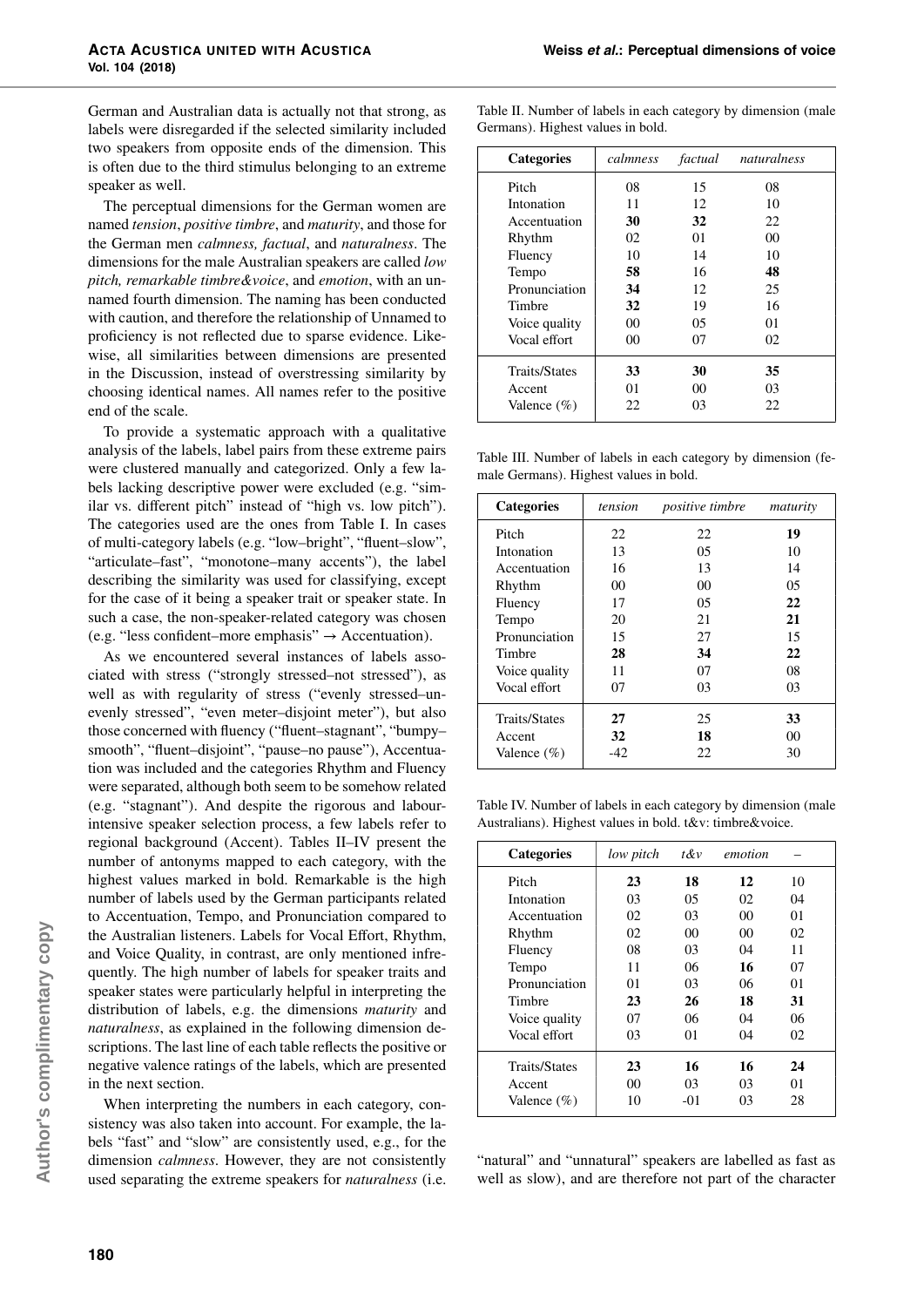and not taken into account for the naming of these this dimension.

For each triple labelled the participants could also indicate if the label for the two similar stimuli or the third stimulus is considered as positive. To analyze these valence ratings the same 9, or 4, respectively, pairings of extreme stimuli are chosen for each dimension as for the naming of the dimension. For each possible pair between the four stimuli with the most positive dimension scores and the four stimuli with the most negative scores the ratings (either  $+1$ , 0,  $-1$  from the viewpoint of the positive dimension scores) are summed up (please refer to Figure 2 for the selected stimuli). Therefore all stimuli are included in this analysis, however, ratings for the most extreme ones are more frequently taken into account. This sum reflects the difference between all positive and all negative evaluations and is given as percentage to all decisions for these 9 or 4 pairs, and subsequently is called valence (Tables II–IV).

The two German data sets reveal similar positive/negative evaluations: Over 80% (84–94) of the similarities taken into account are non-neutral compared to 61%–68% for the Australian data set. In consequence, valence is also higher for the German dimensions. Calmness and naturalness are considered positive, but factual is neutral. For female Germans, positive timbre and maturity have more positive evaluations, but tension is negative.

For the Australian speakers, 28% of all similarity ratings of the 4 pairs favour the speakers with high values on the proficiency-related unnamed dimension. The other dimensions exhibit low or non-existent valence differences.

# **6. Discussion**

Qualitative methods are currently not as commonly used in voice analysis, as the required systematization process is inherently laborious and could easily take two more pages to describe. In the case of the Repertory Grid, such qualitative parts of the data are used to interpret the dissimilarities. This method does not generate a huge number of data points, but is considered necessary at this stage of research in order to elicit descriptors from the subjects. This objective has been reached. As a major result, meaningful perceptual dimensions have been found. Interpreting the labels provided by listeners failed only for one dimensi on (the 4th for the Australian data), while the valence rating supports the general findings. Here is a selection of labels (including German originals in brackets) for each dimension:

#### **German males:**

- calmness vs. activity (Gelassenheit–Aktivität)
	- **–** slow, precise, stressed, clear (langsam, präzise, betont, klar)
	- **–** hectic, unsettled, fast (hektisch, unruhig, schnell)
- factual vs. emotional (sachlich–emotional)
	- **–** non emphasized, monotonous, clear, precise, fluent, neutral, unexcited (unbetont, monotone/flach, klar, deutlich, flüssig, neutral, unaufgeregt)
- **–** feigned, over-emphasized, over-articulate, halting, emotional, excited (affektiert, über-betont, überdeutlich, stockend, emotional, aufgeregt)
- naturalness vs. unnaturalness (Natürlichkeit– Unnatürlichkeit)
	- **–** slower, authentic, natural, well stressed, soft (langsamer, authentisch, natürlich, gut/richtig betont, weich)
	- **–** unbelievable, fast, unnatural, badly stressed (unglaubwürdig, schnell, unnatürlich, schlecht betont)

#### **German females:**

- tension vs. relaxation (Anspannung–Entspannung)
	- **–** high, clear, bright, shrill, odd, excited, annoying (hoch, klar, hell, schrill, kalt, schräg, aufgeregt, nervig)
	- **–** low, dark, relaxed, calm (tief, dunkel, entspannt, ruhig)
- positive vs. negative Timbre (positive vs. negative Klangfarbe)
	- **–** clear, bright, sonorous, warm (klar, hell, klangvoll, warm)
	- **–** cold, dull, dark, coarse (kalt, dumpf, dunkel, rau)
- Maturity vs. Immaturity (Reife–Unreife)
	- **–** vivacious, grown-up, mature, professional, serious, benevolent, fluent, clear (vital, erwachsen, reif, professionell, ernst, wohlwollend, flüssig, klar)
	- **–** peculiar, childish, unprofessional, bumpy (auffällig, kindlich, unprofessionell, holprig)

## **Australian males:**

- Low vs. high pitch
	- **–** low, dark (tief, dunkel)
	- **–** cold, sharp, high (kalt, scharf, hoch)
- unremarkable vs. remarkable timbre&voice
	- **–** smooth, clear, soft, clean, normal
	- **–** hollow, heavy, rough, unclear, nasal, squeaking, scratchy
- emotion (low vs. high activity)
	- **–** less energy, clear pronunciation, slow, sleepy, sad, calm, boring
	- **–** energetic, fast, interested
- unnamed
	- **–** warm, heavy, deep
	- **–** even metre, more dynamic, motivated, serious, emphasized, interesting

Low pitch exhibits a strong descriptive character and refers to a basic attribute of voices. It might be related to only a few acoustic features like fundamental frequency and spectral centre of gravity. The other two relatively simple dimensions are calmness, which is predominantly related to Tempo and a proper Accentuation, and factual, for which normal versus overemphasized Accentuation are separated. However, all the other dimensions discussed here have to be considered as quite complex.

As finding reliable acoustic correlates for such concepts like tension [45] is still ongoing research, no acoustic analysis of these few and phonetically diverse stimuli will be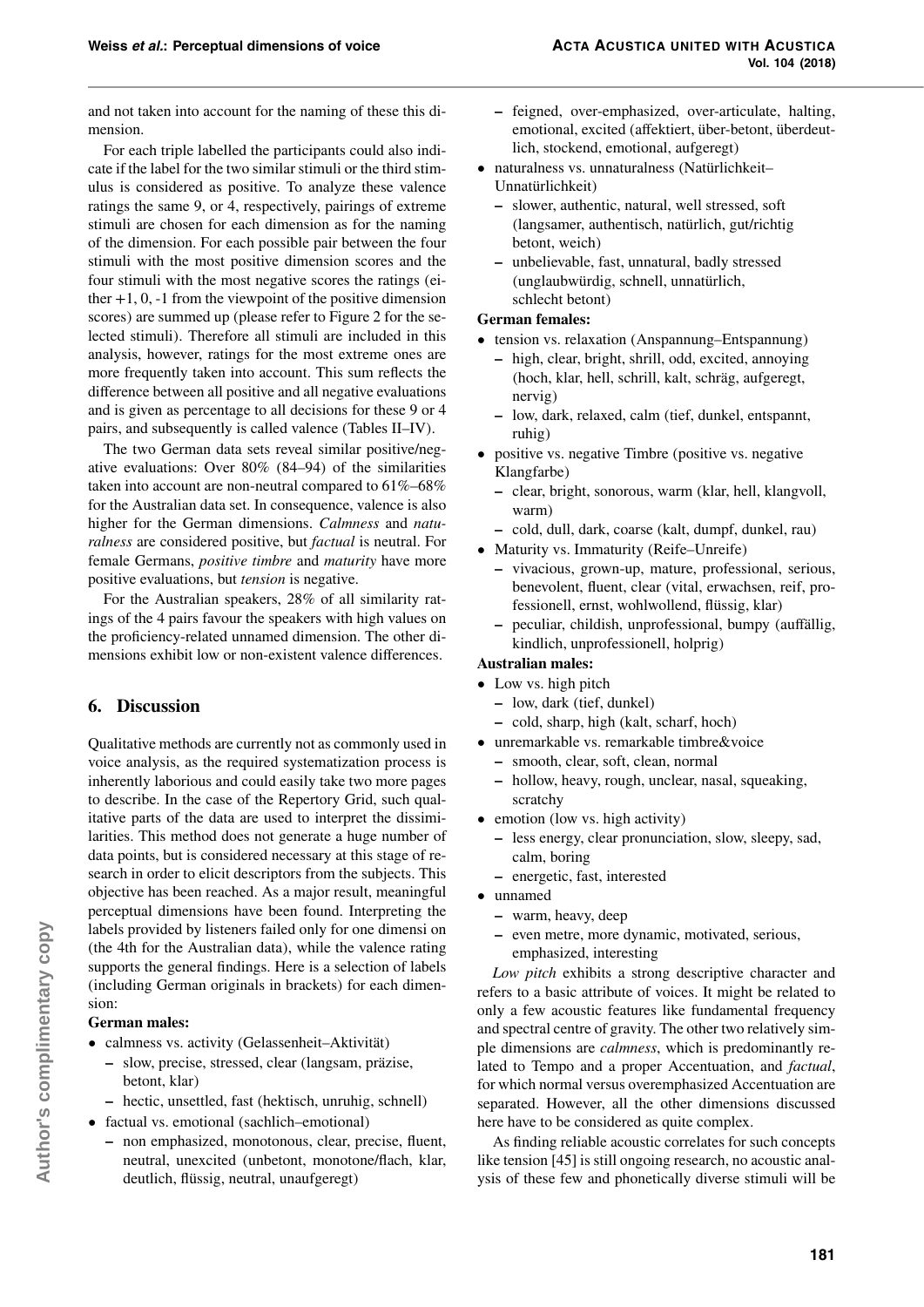presented here. Instead, a questionnaire to describe speakers from a layman's perspective will be revised include the identified dimensions in order to assess a proper amount of data for acoustic analysis. Positive timbre and remarkable timbre&voice, for example, comprise many different aspects such as "nasal", "rough", "warm" etc. Calmness, tension, maturity, naturalness, and emotion are described by labels from various categories, with tension and emotion apparently related to physiological speaker states.

There are similarities between the data sets of the two languages. Calmness (as opposed to activity), tension and also emotion are related, and naturalness and maturity both cover the aspect of proficiency. Also, some kind of timbre occurs in two data sets (German females and Australian males). Despite the unique naming of the dimensions to reflect the connotations perceived, such similarities provide additional evidence of perceptual dimensions related to arousal/tension, timbre, and speaking proficiency.

Comparing these results with the pre-test conducted for other speakers, dimensions related to calmness and naturalness have been found as well.

Additionally, there are commonalities with most categories already found in the related studies presented in Table I. These are the categories of Pitch (low pitch), Intonation (factual), Timbre (timbre, timbre&voice), others (affectation) (emotion), as well as Tempo as expression of calmness. Other dimensions have to be considered as too complex for a one-to-one mapping to the categories: naturalness, proficiency, and especially tension.

We want to point out that this complex character of the dimensions and the frequent occurrence of speaker states and speaker traits cannot be considered as artefacts of inconsistent labelling by different participants. The label pairs provided give insight into the percepts of the listeners, indicating already complex and multifaceted descriptors which are not true antonyms anymore. Consider the examples of "low–bright", "fluent–slow", and "articulate–fast" for the simplest cases of a relation between Pitch and Timbre, Fluency and Tempo, or Pronunciation and Tempo. Other examples are even more interesting: "low toned–motivated", "more emphasis–less confident", "emotional–flat", "light–aggressive", "vibrating– smooth", "relaxed-high". Because of this, labels cannot always be divided into descriptive labels ("high", "fast" , "shrill") and attributional labels ("awake", "friendly", "young"). In spite of contrary instructions, there are frequent occurrences of speaker states and speaker traits. Subsequently, many dimensions names are also related to traits and states (calmness, tension, emotion, maturity, maybe also naturalness). Only factual, low pitch, and the two timbre related dimensions refer to the perception of voice and speaking style.

As there is no definitely unique dimension for the German female speakers, no obvious gender effect is visible. This may of course change when applying cross-gender ratings or repeating this experiment. However, the two male studies evidently differ in the dimensions. A cross cultural experiment relying on identical stimuli might reveal, if for example the difference in importance of pronunciation is due to the set of speakers, listeners, or if it represents an actual cultural difference.

# **7. Conclusion**

The procedure for finding speaker differences expressed in distances is attractive, as it does not bias participants due to the item labels. However, the process of naming dimensions with this procedure is much more challenging than using a questionnaire, as typically done [9, 24].

The non-expert listeners could apparently not refrain from making state or trait attributions instead of just describing voice and speaking style. Such a behaviour is not reflected in questionnaires with fixed scales. The consequence is a multifaceted character of the dimensions expressed by varying categories of labels, compared to the factual and descriptive dimensions found in the literature. Still, no absolutely new aspects are found. Instead, there is additional evidence for some of the dimensions, actually for most of the categories of dimensions as depicted in Table I. Nevertheless, the dimensions which were found in this study are more complex and abstract, and relate strongly to speaker states and speaker traits. For example, the categories Intonation, Rhythm, Voice Quality, and Vocal Effort are reflected in the dimensions found.

Therefore, the status of perceptual descriptors from experts and non-experts has to be considered as different, due to the top-down influence of person attributions evident in the non-experts. For the aim of precisely describing voice and articulation, only professionals should be recruited. One example application is the identification of acoustic correlates of voice qualities and timbre. Results from nonexperts describing speakers' voices and speaking styles on questionnaires specialized on phonetic details, however, should be treated with care. For such non-experts, a more abstract questionnaire should be applied instead, which covers aspects found in our data, such as tension, proficiency, or naturalness. If validly assessed, such concepts represent a stage in the cognitive processing are therefore important for studying the formation of voice-based attributions in ordinary people, as illustrated, e.g., with the Brunswikian lens model [1].

For its development, labels of the scales have been included and/or adjusted based on the labels used here by the participants. More importantly, a subsequently revised questionnaire [46] includes attributions regarding the dimensions found here; for example, "active-passive", "emotional-neutral", "interested-indifferent", "mature-childish", and "feminine-masculine" particularly addressing speaker characterization, but "tensed-relaxed", "professional-ordinary", "natural-unnatural", and "pleasant timbre-unpleasant timbre" for voice descriptions. A preliminary validation resulted in the descriptive dimensions softness, fluency, activity, precision, darkness, and tempo [47]. With this questionnaire, the stability of the dimensions found here can be examined as follow-up work,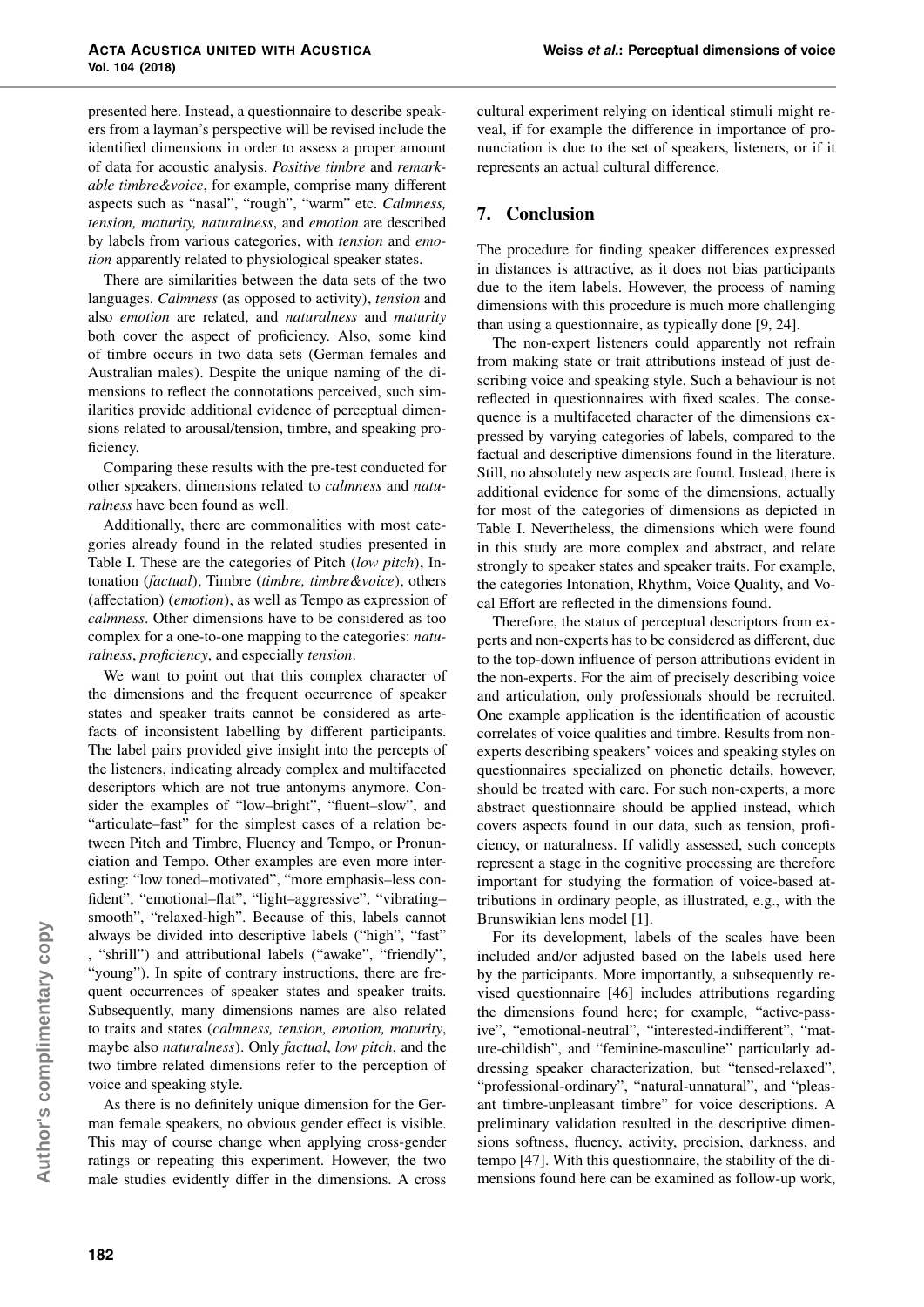further validating the current state in perceptual dimensions.

#### **Acknowledgement**

This work was financially supported by the German Research Foundation, DFG (grant WE 5050/1-1).

#### **References**

- [1] K. Scherer: Methods of research on vocal communication: paradigms and parameters. – In: Handbook of methods in nonverbal behavior. K. Scherer, P. Ekman (eds.). Cambridge University Press, Cambridge, 1982, 136–198.
- [2] K. Scherer: Vocal communication of emotion: A review of research paradigms. Speech Communication **40** (2003) 227–256.
- [3] M. D. Back, S. C. Schmukle, B. Egloff: A closer look at first sight: Social relations lens model analysis of personality and interpersonal attraction at zero acquaintance. European Journal of Personality **25** (2011) 225–238.
- [4] J. Laver: The phonetic description of voice quality. University Press, Cambridge, 1980.
- [5] M. Hirano: Clinical examination of voice. Springer, New York, 1981.
- [6] T. Bänziger, S. Patel, K. R. Scherer: The role of perceived voice and speech characteristics in vocal emotion of communication. Journal of Nonverbal Behavior **38** (2014) 31– 52.
- [7] L. Boves: The phonetic basis of perceptual ratings of running speech. Foris Publications, Dordrecht, 1984.
- [8] B. Ketzmerick: Zur auditiven und apparativen Charakterisierung von Stimmen. TUDpress, Dresden, 2007, (Studientexte zur Sprachkommunikation).
- [9] K. Scherer: Voice quality analysis of American and German speakers. Journal of Psycholinguistie Research **3** (1974) 281–298.
- [10] B. Weiss, F. Burkhardt: Voice attributes affecting likability perception. Proc. Interspeech, 2010, 1934–1937.
- [11] J. Laver: Labels for voices. Journal of the International Phonetic Association **4** (1974) 62–75.
- [12] N. Schwarz, F. Strack, H. P. Mai: Assimilation and contrast effects in part-whole question sequences: A conversational logic analysis. Public Opinion Quarterly **55** (1991) 3–23.
- [13] P. Susini, G. Lemaitre, S. McAdams: Psychological measurement for sound description and evaluation. – In: Measurement with Persons: Theory, Methods, and Implementation Areas. B. Berglund, G. Rossi, J. Townsend, L. Pendrill (eds.). Psychology Press, New York, 2012, 227–253.
- [14] J. Kreiman, B. R. Gerratt: The perceptual structure of pathologic voice quality. Journal of the Acoustical Society of America **100** (1996) 1787–1795.
- [15] F. Nolan, K. McDougall, T. Hudson: Some acoustic correlates of perceived (dis)similarity between same-accent voices. Proc. of the 17th International Congress of Phonetic Sciences, 2011, 1506–1509.
- [16] M. Wältermann: Dimension-based quality modeling of transmitted speech. Springer, Berlin, 2013.
- [17] B. Schuller, A. Batliner: Computational paralinguistics: Emotion, affect and personality in speech and language processing. Wiley, 2013.
- [18] J. McWhorter: Lexicon valley podcast no. 24. https://soundcloud.com/panoply/lexicon-valley-24-getyour#t=4:31, Mon, 31 Dec 2012.
- [19] R. Anderson, C. A. Klofstad, W. J. Mayew, M. Venkatachalam: Vocal fry may undermine the success of young women in the labor market. PLoS ONE **9** (2014) e97506.
- [20] I. Yuasa: Creaky voice: A new feminine voice quality for young urban-oriented upwardly mobile american women? American Speech **85** (2010) 315–337.
- [21] J. Kreiman, D. Sidtis: Foundations of voice studies: An interdisciplinary approach to voice production and perception. Wiley, Chichester, 2011.
- [22] T. Murry, S. Singh: Multidimensional analysis of male and female voices. Journal of the Acoustical Society of America **68** (1980) 1294–1300.
- [23] T. Murry, S. Singh, S. Sargent: Multidimensional classification of abnormal voice qualities. Journal of the Acoustic Society of America **61** (1977) 1630–1635.
- [24] W. D. Voiers: Perceptual bases of speaker identity. Journal of the Acoustical Society of America **36** (1964) 1065– 1073.
- [25] I. V. Bele: Dimensionality in voice quality. Journal of Voice **21** (2007) 257–272.
- [26] B. Weiss, S. Möller: Wahrnehmungsdimensionen von Stimme und Sprechweise. Proc. Elektronische Sprachsignalverarbeitung (ESSV), 2011, 261–268.
- [27] W. Fagel, L. V. Herpt: Analysis of the perceptual qualities of Dutch speakers' voice and pronunciation. Speech Communication **1** (1983) 315–326.
- [28] J. Kreiman, B. R. Gerratt, G. B. Kempster, A. Erman, G. S. Berke: Perceptual evaluation of voice quality: Review, tutorial, and a framework for further research. Journal of Speech and Hearing Research **36** (1993) 21–40.
- [29] O. Baumann, P. Belin: Perceptual scaling of voice identity: common dimensions for different vowels and speakers. Psychological Research **74** (2010) 110–120.
- [30] J. Kreiman, G. Papcun: Comparing discrimination and recognition of unfamiliar voices. Speech Communication **10** (1991) 265–275.
- [31] S. Singh, T. Murry: Multidimensional classification of normal voice qualities. Journal of the Acoustical Society of America **64** (1978) 81–87.
- [32] K. Scherer, H. Giles: Social markers in speech. Cambridge University Press, 1979.
- [33] E. Strangert, J. Gustafson: What makes a good speaker? subjective ratings, acoustic measurements and perceptual evaluation. Proc. Interspeech, 2008, 1688–1691.
- [34] I. R. Titze: Acoustic interpretation of resonant voice. Journal of Voice **15** (2001) 519–528.
- [35] B. Weiss, F. Burkhardt, M. Geier: Towards perceptual dimensions of speakers' voices: Eliciting individual descriptions. Proc. Workshop on Affective Social Speech Signals, 2013, 1–5.
- [36] G. Kelly: The psychology of personal constructs. Norton, New York, 1955.
- [37] J. Berg, F. Rumsey: Spatial attribute identification and scaling by repertory grid technique and other methods. Proceedings of the 16th AES Conference, 1999.
- [38] F. Fransella, R. Bell, D. Bannister: A manual for repertory grid technique. 2 ed. Wiley, Chichester, 2004.